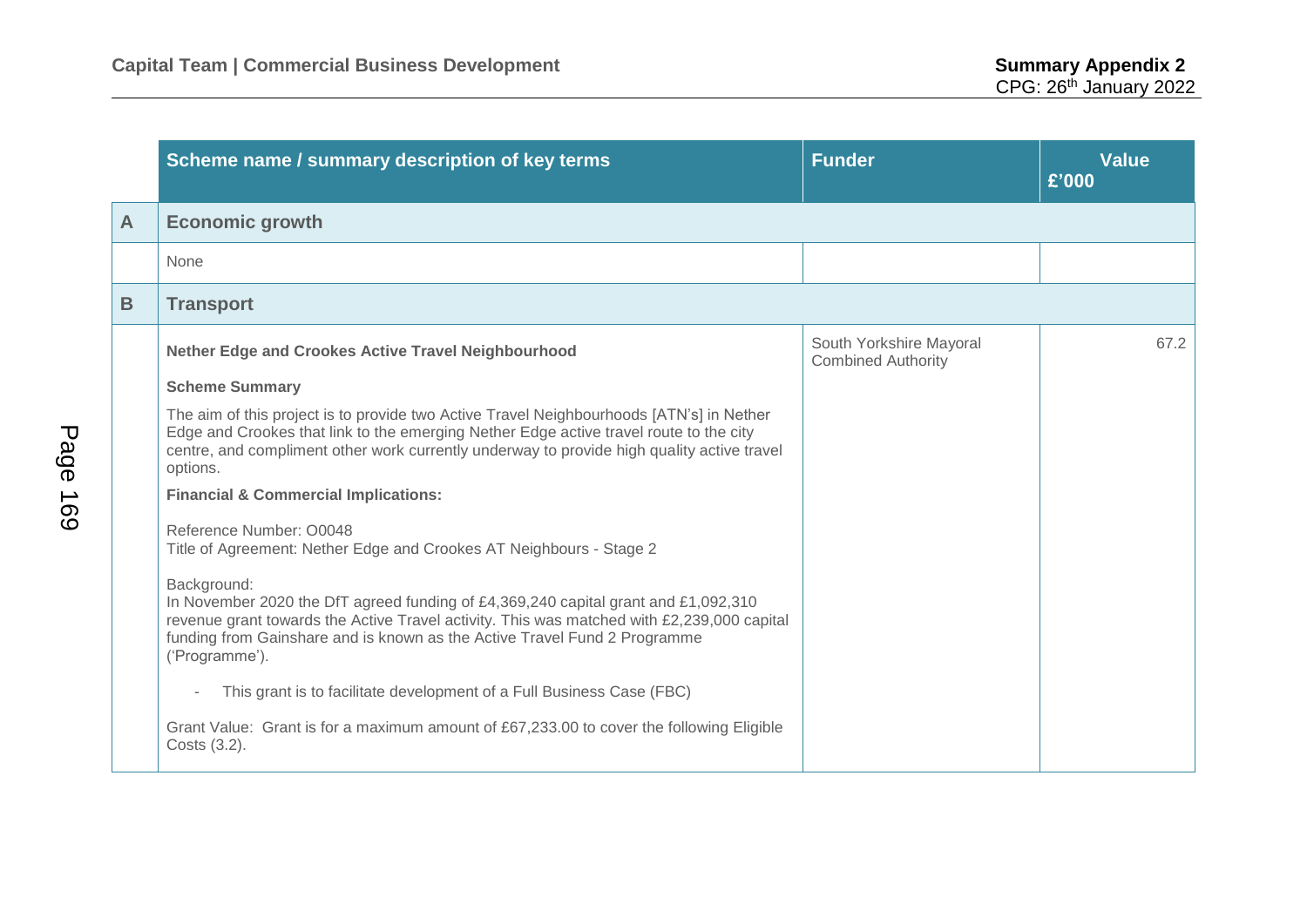## And fits within the total project costs as follows (3.3)

## **Eligible Costs**  $3.2$

## Stage 2

Eligible Costs refers to the breakdown of Project Development Works as required to enable submission of the FBC and delivery of the Project as agreed within the business case.

| <b>Cost Item</b>           | <b>Details</b>                                                                                                  | <b>Actuals</b><br>(E) | <b>Forecast</b><br>(E) | <b>Total</b><br>(E) |
|----------------------------|-----------------------------------------------------------------------------------------------------------------|-----------------------|------------------------|---------------------|
| <b>Traffic counts</b>      | External traffic / parking<br>required<br>counts<br>to<br>establish baseline                                    | £7,280                | 10,000                 | £7,280              |
| Design<br>Amey<br>input    | Establishing monitoring<br>points for national M&E<br>monitoring<br>process,<br>Pricing<br>ATN<br>interventions | £49,953               | £49,953                | £49,953             |
| SCC<br>internal<br>fees    | Includes Client, project<br>management time                                                                     | £5,000                | £5,000                 | £5,000              |
| <b>ETRO</b>                |                                                                                                                 | £5,000                | £5,000                 | 5,000               |
| <b>Eligible Cost Total</b> |                                                                                                                 |                       |                        | £67,233             |

Duration of Grant:

- Key Dates are as follows (2.1): commencement 20/11/2020 (from when the expenditure can be claimed), monthly monitoring, submission date of 31/3/2022, and closure date of 30/6/2022.
- Financial claims to be submitted, with transaction list, within 30 days of each quarterly period, in arrears on approved claims forms, based on paid/defrayed qualifying expenditure, along with monitoring information.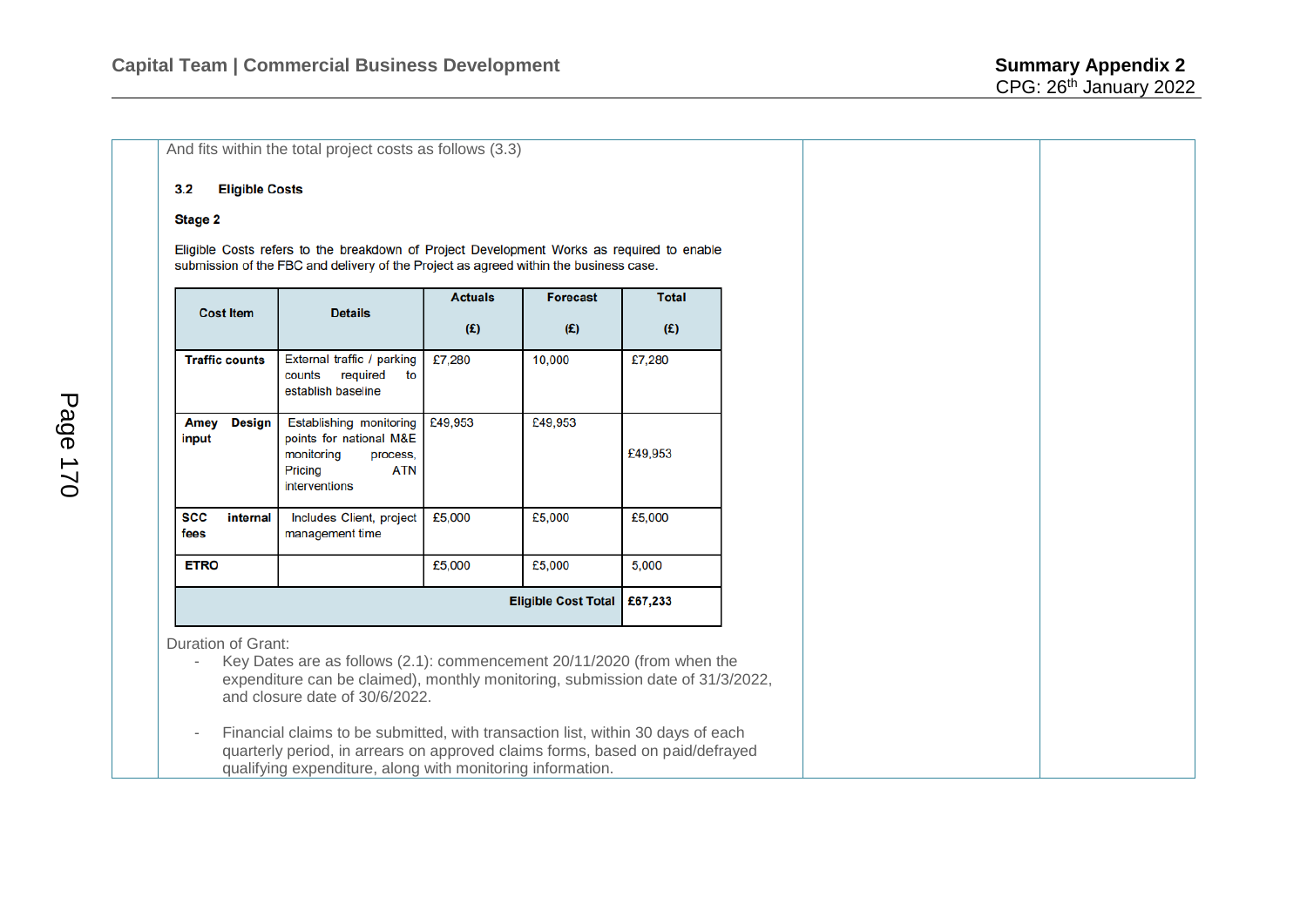|  | SCC cannot attempt to recover more than salary plus 35% on-costs annually for its<br>own internal costs for administration of the Project.                                                                                                                                                                                                                                                                                              |
|--|-----------------------------------------------------------------------------------------------------------------------------------------------------------------------------------------------------------------------------------------------------------------------------------------------------------------------------------------------------------------------------------------------------------------------------------------|
|  | SCC must publish details of any contract, commissioned activity, purchase order,<br>framework agreement and any other legally enforceable agreement with a value<br>that exceeds £5,000.                                                                                                                                                                                                                                                |
|  | Monitoring information to be provided on at least a quarterly basis.                                                                                                                                                                                                                                                                                                                                                                    |
|  | The grant is subject to repayment if there are any breaches, including but not<br>limited to, using the grant for purposes other than this project, not delivering the<br>outputs. Outputs: Project Development Works being the submission of a complete<br>and robust FBC by the Submission Date (31/3/22).                                                                                                                            |
|  | A number of restrictions apply which the grant manager should make themselves<br>aware of, including but not limited to: No significant changes without prior written<br>permission of the funder; SCC to meet any costs above the maximum grant<br>amount to ensure the outputs are met; ensuring delivery of the outputs by the<br>submission date; publishing the OBC on SCC website for 3 months prior to<br>submission of the FBC. |
|  | Specific Conditions for the FBC to include:<br>- Confirmation that the cost estimate is certain has 95% certainty<br>- A clear and unambiguous organogram<br>- A timetable for the installation of counters to measure traffic flow and completion<br>of cycling base counts                                                                                                                                                            |
|  | SCC to apply apportionment method for costs incurred per the grant agreement<br>and capitalise same.                                                                                                                                                                                                                                                                                                                                    |
|  | No VAT elements to be included in the expenditure.                                                                                                                                                                                                                                                                                                                                                                                      |
|  | Grant is only for capital expenditure.                                                                                                                                                                                                                                                                                                                                                                                                  |
|  | Retention for a minimum of six years following completion of the project.                                                                                                                                                                                                                                                                                                                                                               |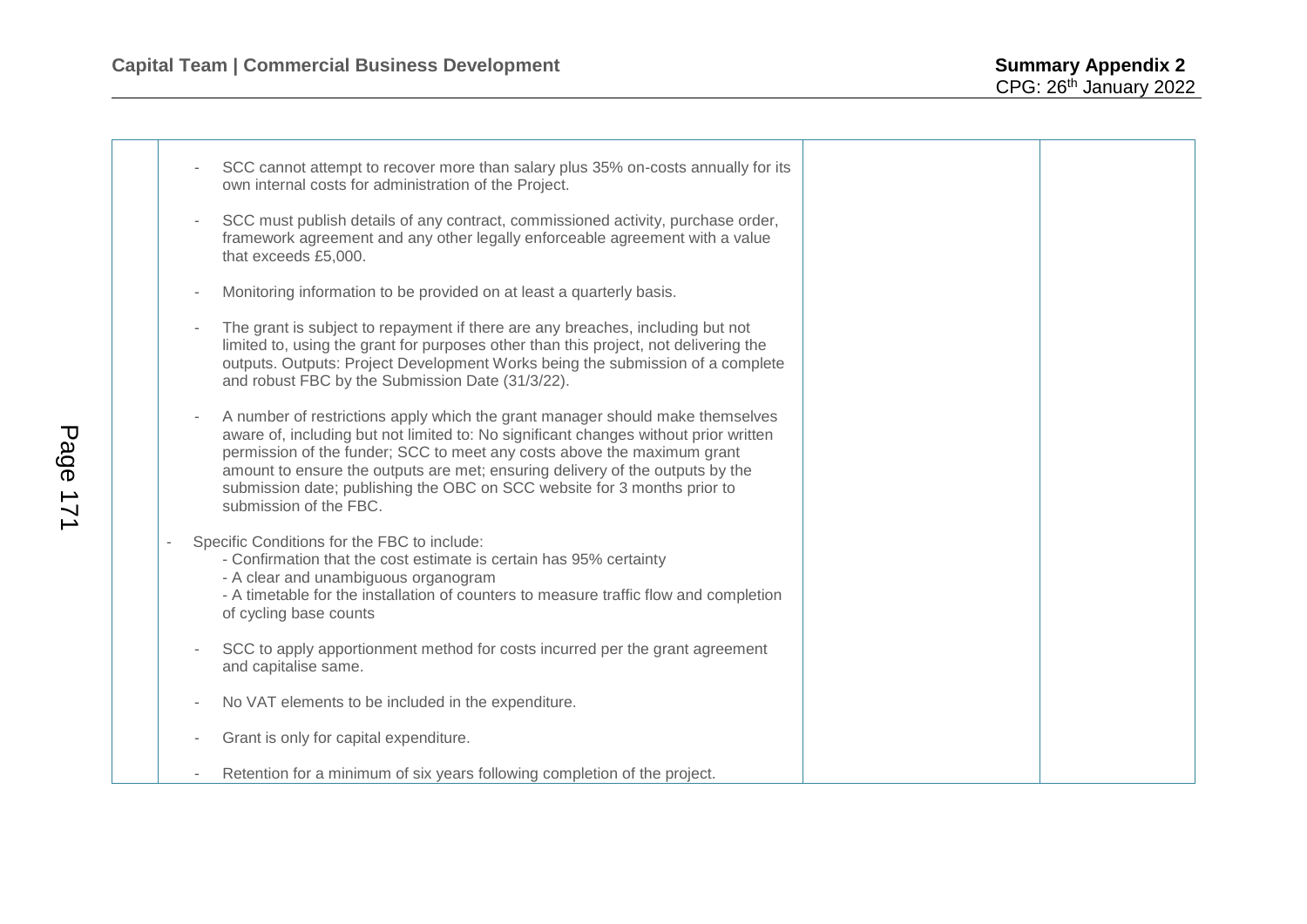• All public sector procurement is governed by and must be compliant with both the Grant Agreement and UK National Law. In addition, all procurement in SCC must comply with its own Procurement Policy, and internal regulations known as 'Contracts Standing Orders' (CSOs)

• CSO requirements will apply in full to the procurement of services, goods or works utilising grants. All grant monies must be treated in the same way as any other Council monies and any requirement to purchase / acquire services, goods or works must go via a competitive process.

## **Legal Implications**

The Council can accept the grant under section 1 of the Localism Act 2011, the general power of competence. This provides the Council with the power to take reasonable action it needs 'for the benefit of the authority, its area or persons resident or present in its area'. This would include entering into the Grant Letter for the provision of this grant funding and accordingly incurring expenditure on the project.

The Grant Letter contains the grant terms. These are reasonably standard for the relatively straightforward activities covered by this grant. Officers delivering the grant funded activities must be aware of and deliver the Council's obligations. They include project-specific special conditions as well as more generic performance monitoring, evaluation and reporting requirements. It should be noted that there are a few areas within the grant terms that need addressing and Legal Services will work with the client officer to seek an acceptable way forward for the Council before the terms can be entered into.

The grant can be terminated for events of default by the Council, in which case the grant can be withheld, delivery suspended and/or the Council can be required to repay part or all of the grant. There is an additional right for the Mayoral Combined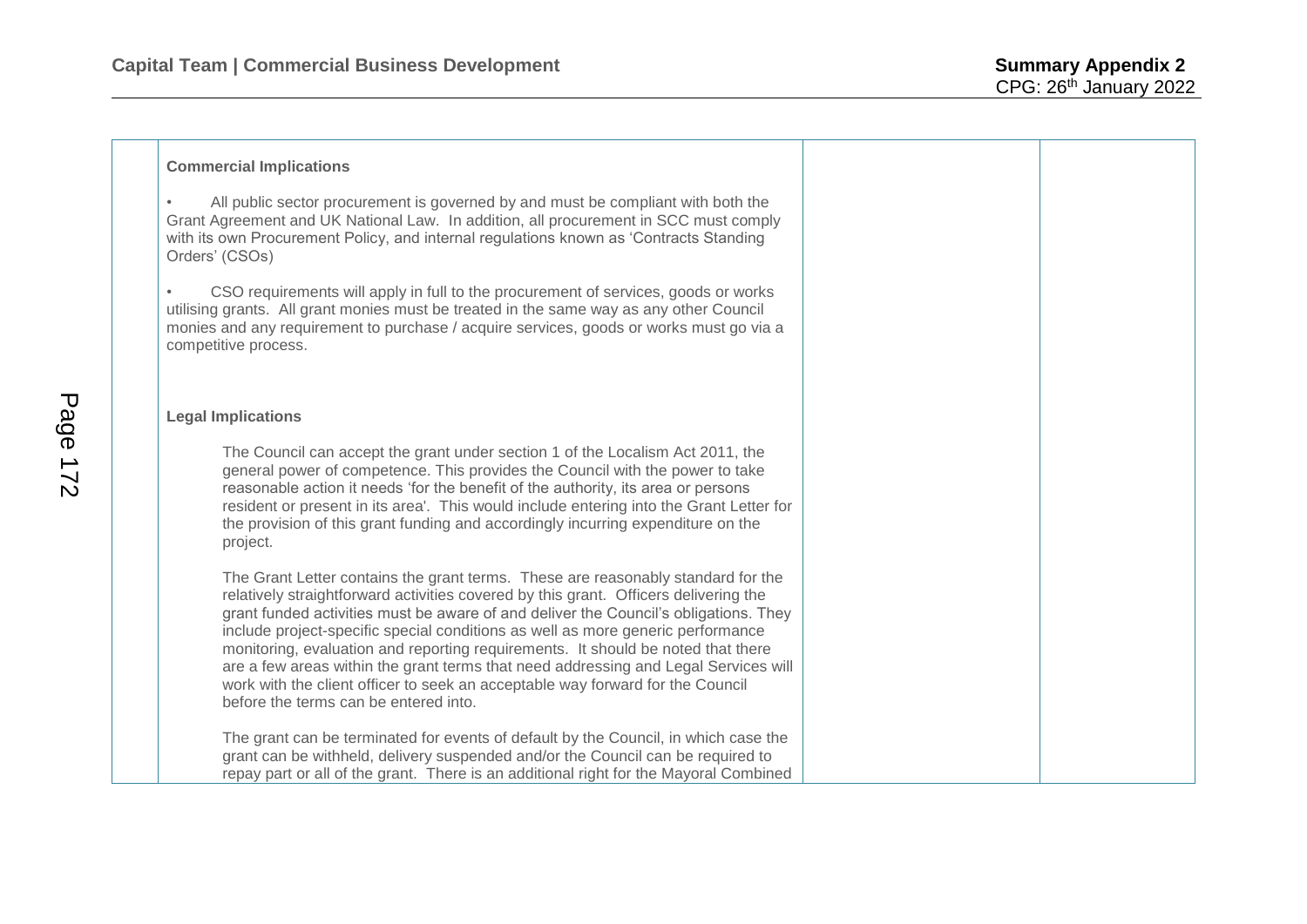|                | Authority to terminate the grant, suspend delivery by the Council and/or withhold or<br>require repayment of part or all of the grant in the event of the Department for<br>Transport requesting this, even though such a request may not have any direct link<br>to the Council's performance of the grant.<br>Part of the grant funding is to pay for the costs of introducing an experimental traffic<br>regulation order (ETRO). An ETRO is similar to a permanent traffic regulation<br>order in its effects but can only remain in force for a maximum of 18 months and<br>must be made "for the purposes of carrying out an experimental scheme of traffic<br>control" in accordance with section 9(1) of the Road Traffic Regulation Act 1984.<br>An ETO can be made where the Council wants to examine how different<br>restrictions would address an issue. |  |  |
|----------------|-----------------------------------------------------------------------------------------------------------------------------------------------------------------------------------------------------------------------------------------------------------------------------------------------------------------------------------------------------------------------------------------------------------------------------------------------------------------------------------------------------------------------------------------------------------------------------------------------------------------------------------------------------------------------------------------------------------------------------------------------------------------------------------------------------------------------------------------------------------------------|--|--|
| $\overline{C}$ | <b>Quality of life</b>                                                                                                                                                                                                                                                                                                                                                                                                                                                                                                                                                                                                                                                                                                                                                                                                                                                |  |  |
|                | None                                                                                                                                                                                                                                                                                                                                                                                                                                                                                                                                                                                                                                                                                                                                                                                                                                                                  |  |  |
| D              | <b>Green and open spaces</b>                                                                                                                                                                                                                                                                                                                                                                                                                                                                                                                                                                                                                                                                                                                                                                                                                                          |  |  |
|                | None                                                                                                                                                                                                                                                                                                                                                                                                                                                                                                                                                                                                                                                                                                                                                                                                                                                                  |  |  |
| E              | <b>Housing growth</b>                                                                                                                                                                                                                                                                                                                                                                                                                                                                                                                                                                                                                                                                                                                                                                                                                                                 |  |  |
|                | None                                                                                                                                                                                                                                                                                                                                                                                                                                                                                                                                                                                                                                                                                                                                                                                                                                                                  |  |  |
| F              | <b>Housing investment</b>                                                                                                                                                                                                                                                                                                                                                                                                                                                                                                                                                                                                                                                                                                                                                                                                                                             |  |  |
|                | None                                                                                                                                                                                                                                                                                                                                                                                                                                                                                                                                                                                                                                                                                                                                                                                                                                                                  |  |  |
| G              | People – capital and growth                                                                                                                                                                                                                                                                                                                                                                                                                                                                                                                                                                                                                                                                                                                                                                                                                                           |  |  |
|                | None                                                                                                                                                                                                                                                                                                                                                                                                                                                                                                                                                                                                                                                                                                                                                                                                                                                                  |  |  |